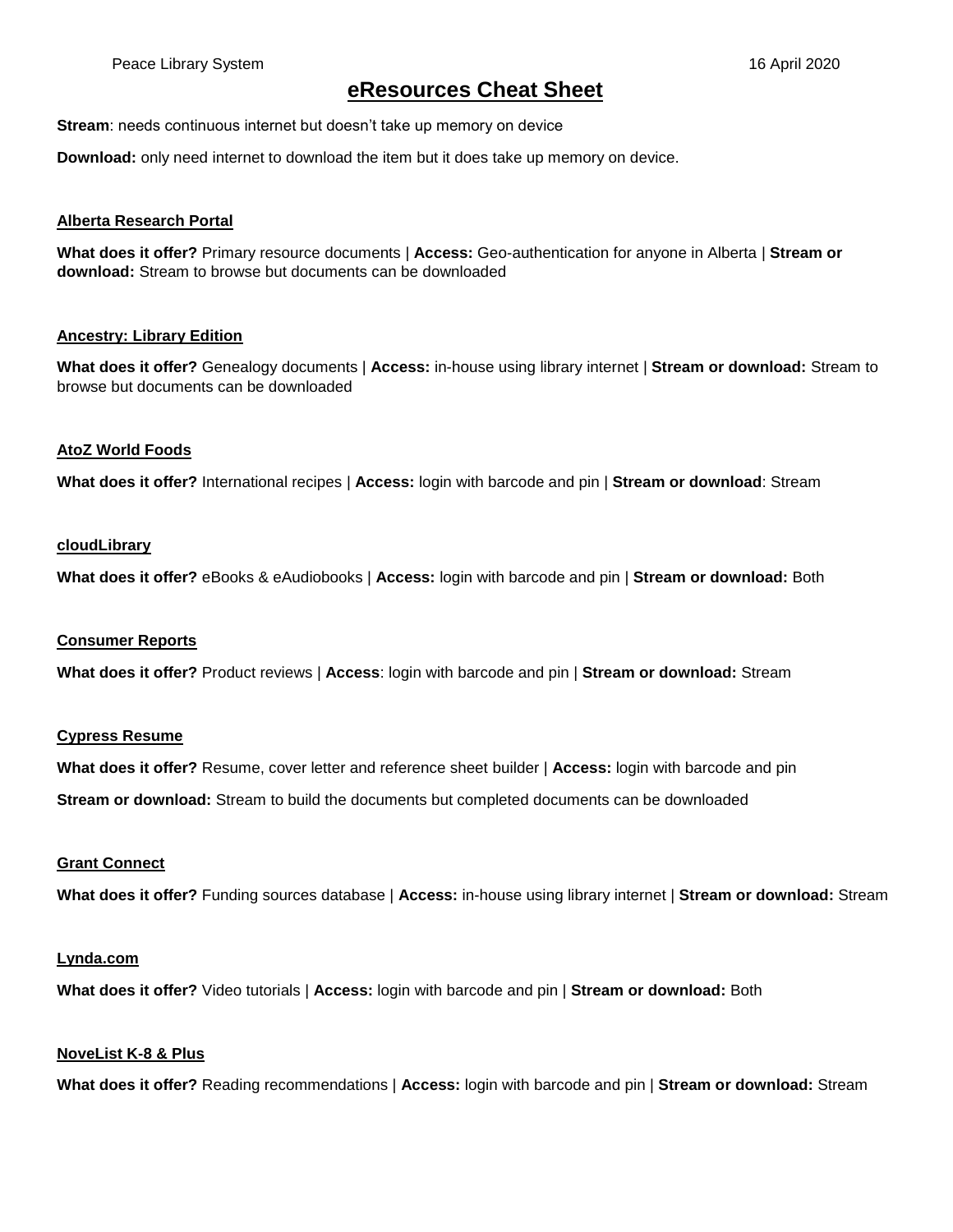# **Online Reference Centre**

**What does it offer?** Educational resources | **Access**: Each school in the province has a login. Contact Online Reference Centre if you need the logins for your local schools | **Stream or download:** Stream

## **OverDrive/Libby**

**What does it offer?** eBooks & eAudiobooks | **Access:** login with barcode and pin **| Stream or download:** Both

## **PressReader**

**What does it offer?** eNewspapers and eMagazines | **Access:** login with barcode and pin | **Stream or download:** Both

## **Pronunciator**

**What does it offer?** Language lessons | **Access:** login with barcode and pin | **Stream or download:** Stream

# **RBdigital**

**What does it offer?** eMagazines & eAudiobooks | **Access:** login with barcode and pin **| Stream or download:** Both

# **Read Alberta eBooks and Prairie Indigenous eBook Collection**

**What does it offer?** eBooks & eAudiobooks | **Access:** login with barcode and pin **| Stream or download:** Both

# **Solaro**

**What does it offer?** Homework help | **Access:** login with barcode and pin | **Stream or download:** Stream

## **Transparent Language Online**

**What does it offer?** Language lessons | **Access:** login with barcode and pin | **Stream or download:** Both

# **TumbleBook Library**

**What does it offer?** Early literacy | **Access:** login with barcode and pin **| Stream or download:** Stream

# **World Book**

**What does it offer?** 7 websites to support early literacy all the way up to school research and homework (Early World of Learning, Kids (in English, Spanish and French), Timelines, Student & Advanced) | **Access:** login with barcode and pin **Stream or download:** Stream